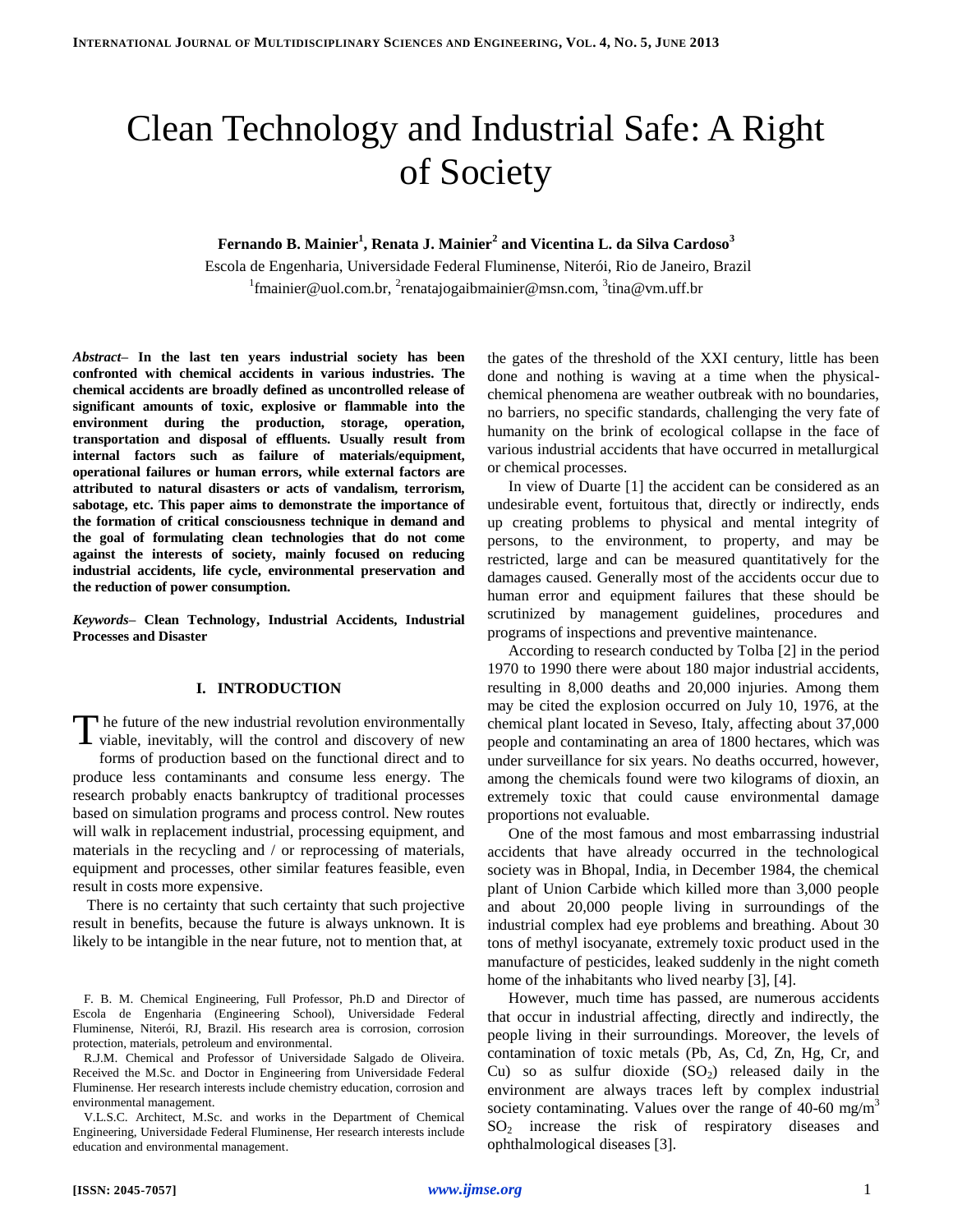The large factory complexes and industrialized countries are increasingly becoming complicit in a policy of self-interest and systemic, being in various situations against the interests of society, exacerbating accidents, deaths and contamination with consequences, direct and indirect, on public health of populations.

This paper aims to demonstrate the importance of the formation of critical consciousness technique in demand and the goal of formulating clean technologies that do not cause disorders in the interests of society, focused on reducing industrial accidents, life cycle, environmental preservation and reduction energy consumption.

# **II. METHODOLOGY**

The development of this article was conducted from exploratory literature, drawn from books, journal articles, tutorials, legislation and National Standards and International, whose sources include query pages reliable electronic aiming to present a series of accidents in world and show the premises of cleaner technologies supported in the reduction of contaminants released into the environment.

# **III. INDUSTRIAL ACCIDENTS**

According to He et al. [5] accidents hazardous chemicals are broadly defined as uncontrolled release of significant amounts of toxic, explosive or flammable into the environment during the production, storage, operation, transportation and disposal of effluents.

Methods of risk assessment, reflecting the trend to predict, plan and alert as industrial risks, would be more effective if it were possible to predict all possible events and more stringent and were founded assumptions and criteria of analysis.

Industrial accidents that provide a more significant learning are the most traumatic for workers and the environment, especially when fatal victims occur, and also those that affect drastically the populations that inhabit the surrounding industrial facilities.

Aiming to have a vision of this scenario are presented below, a summary of a series of accidents that occurred leaking toxic gas released into the atmosphere by the media over the past ten years.

# *A. Ammonia pipe explosion downs 90 in Zaboanga City, Philippines,* **01/03/2012, [6]**

Police said the ammonia pipeline that exploded in the city of Zamboanga, Philippines, was probably hit by a hard disk of a rotating machine operated by a worker and consequently led to the formation of fissures or cracks in the external surface of the tube. From that point there was a strong ammonia gas leak causing the hospitalization of about 90 people. The ammonia (NH3) has a very strong smell and can compromise the respiratory system of people

The Figure 1 shows the removal of people affected by ammonia gas to the public hospital.



Fig. 1. Transportation of person affected by NH<sub>3</sub> to hospital [6]

# *B. Gas leak toxic refrigerator Bataguassu (MS, Brazil) killed four people this morning,* **28/02/2012, [7]**

The leak of toxic gas recorded this morning (February 31, 2012), the tannery Frigorific Marfrig, in Bataguassu killed four people working on site. The gas would Chloramine started leaking highly toxic and contaminated about 50 people. Initially victims were sent to the Central Hospital. According to information from the Commander of the Fire Department, four people died when arriving at the city hospital, and four were in serious condition and were taken to hospitals in Três Lagoas and Presidente Prudente (Brazil). Commander of the Fire Department reported that the BR 267 (highway) is banned, because the gas can be inhaled by drivers. The tannery is on the banks of the city's main road. Also according to the Commander continued leaking gas and failed to contain the leak.

# *C. Toxic gas leaks from Shanghai chemical plant,*  **28/09/2011, [8]**

Tuesday afternoon, large yellow toxic fumes of NO and  $NO<sub>2</sub>$ leaked from a tower of nitric acid  $(HNO<sub>3</sub>)$  located on petrochemical plant in Shanghai. Company sources said the security measures were immediately taken, because the gas can irritate the lungs and lower resistance to respiratory diseases. There were no casualties in this event however probably the inhabitants of the vicinity of the plant were affected by the spill of nitric gases. The company was fined nearly \$ 31,000.

## *D. Huge toxic gas leak in Russian City,* **02/09/201, [9]**

In Chelyabinsk (Russian) occurred a violent gas leak bromine  $(Br_2)$  during transportation by train. The gas was being transported in glass containers when the breakage occurred. Bromine is an extremely toxic gas can affect and cause irreparable damage to the kidneys and brain. It was not explained the use and transportation of this gas held in glass containers.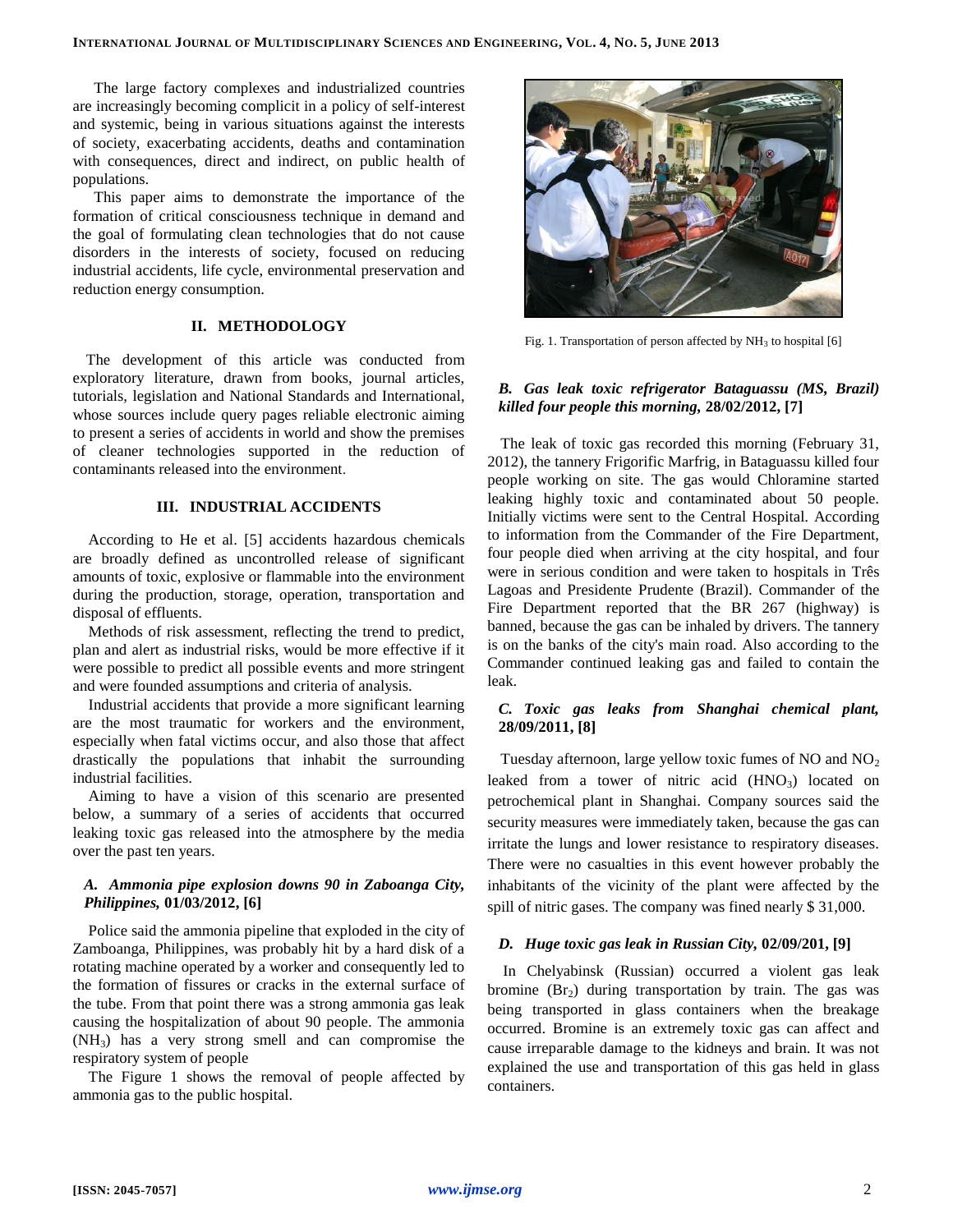# *E. Gas leak in Bulgaria's Debelets town stirs panic,*  **12/07/2011, [10]**

On Monday, about 2,000 residents living in the vicinity of the accident were evacuated from the center of Bulgaria when a tanker truck, a Turkish national, born styrene, fell on a road near the town of Debelets. The spill formed a toxic cloud that spread across the city forcing rapid evacuation of residents due to the toxicity of styrene. Styrene was intended for a plastic factory.

Figure 2 shows the action of firefighters working on the tanker truck crashed loaded with styrene.



Fig. 2. Launch foam by firefighters injured in tanker truck loaded with styrene [10]

# *F. Alagoas (Brazil): Brasken disrupts the production of chlorine plant and tries to discover the causes of the accident,* **24/05/2011, [11]**

On Saturday night, residents of a community in Trapiche, situated close to the industry they heard several explosions and then a large gas leak. The leak with a strong chlorine odor caused panic in the residents living nearby factory. The removal service and fired 130 people, including adults and children, had to receive medical treatment in hospitals with respiratory symptoms of intoxication.

All reported having shortness of breath, malaise, vomiting, fainting, coughing and fatigue. Residents said some of intoxicated would have vomited blood. Braskem said through a statement that the unit Chlorine-Soda in Maceió, Alagoas, (Brazil) is disabled by the company's decision and that no other leak has been detected since the first event.

The company said it continues to work to identify the causes of the accident and who is collaborating with the competent authorities to clarify the two incidents reported since Saturday.

# *G. Toxic gas leak kills three in Uttar Pradesh,* **30/01/2011, [12]**

Three people were killed while 12 others were hospitalized after a toxic gas leak from an unknown chemical plant located in the district of Hardoi, Uttar Pradesh, India.

# *H. Poison gas leak kills DuPont worker,* **06/04/2011, [13]**

A worker belonging to DuPont plant, located in Charleston (West Virginia), United States, died after being hit in the face by a strong gas leak toxic and flammable methyl chloride used in the manufacture of herbicides. Seven hours later, another worker in the production of polyurethane also died in hospital after being hit by strong phosgene leak, extremely toxic and corrosive gas.

Figure 3 shows the Du Pont factory located in Charleston (West Virginia), United States where there were leaks of toxic gases.



Fig. 3. Du Pont factory located in Charleston [13]

### *I. Four in hospital after toxic gas leak,* **05/03/2010, [14]**

A serious accident with leak of titanium tetrachloride  $(TiCl<sub>4</sub>)$ used in industrial processing in a factory titanium products located in England, near the River Humber, gassed and burned four workers employed at the time of the accident.

The factory reports that the accident occurred was controlled. In addition, the factory stated that no intoxications occurred with the locals who inhabit the area.

# *J. 4,000 evacuated after toxic gas leak in Columbus,*  **14/12/2009, [15]**

A leak of hydrogen sulfide  $(H_2S)$ , an extremely toxic gas leaked at a recycling plant used lubricating oil, located in Ohio, Columbus. United States, resulting in the evacuation of 4,000 people who worked at the factory, as well as the people who were in commercial areas surrounding the treatment plant used oil. According to a statement given by the chief financial officer, the leak of hydrogen sulfide occurred due to a power outage that caused, indirectly, the rupture of a gasket in a pump. The problems of leaks occurred when the process was restarted.

The pictures presented in Figure 4 shows aspects of the industrial plant at the time of leakage of toxic gas.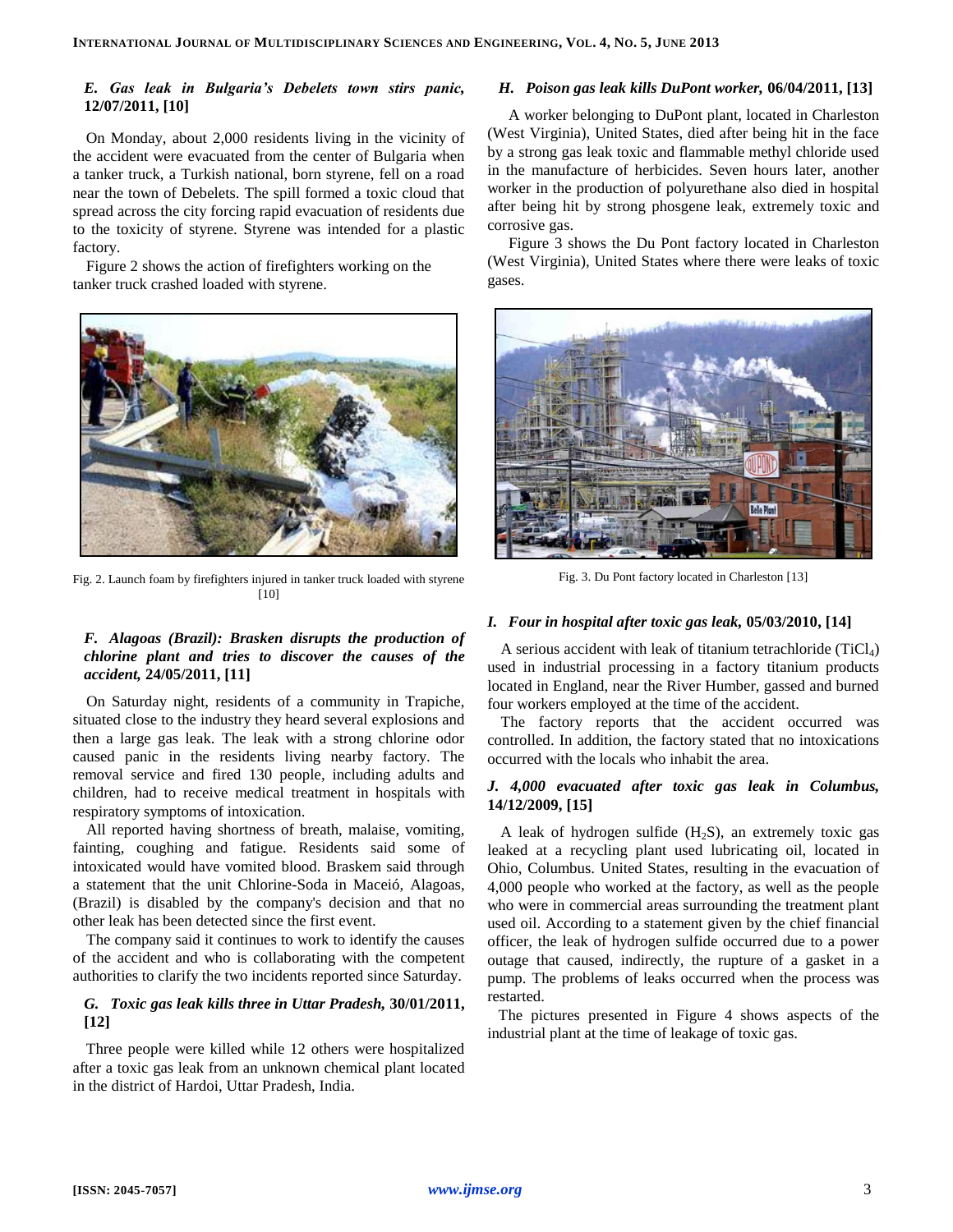

Fig. 4. Aspects of leakage of H2S in lubricating oils refinery [15]

#### **K.** *Lanzhou successfully chemical leak***, 28/02/2008, [16]**

On Thursday, February 28, 2008, there was an ammonia leak in tank trucks with 20 tons of liquid ammonia that could explode and cause major environmental contamination in the city of Lanzhou, China. The emergency plan was executed with rapid evacuation of about 1,200 people living in places near the treatment plant.

We conducted rapid cooling with water from tanker trucks containing liquid ammonia to prevent an accident of major proportions.

The photos in Figure 5 show the cooling water of the tank cars containing liquid ammonia.



Fig. 5. Cooling with water ammonia tank cars [16]

# *L. Chlorine leak poisons worked 59 in Shanghai,*  **12/03/2007, [17]**

On March 12, 2007, leaks of chlorine gas  $(Cl<sub>2</sub>)$  from pressurized cylinders of liquid chlorine, stored in a chemical

factory deactivated, located on the pier near the Huangpu River, victimized a group of 59 workers who were dismantling the equipment old.

The workers were quickly taken to hospitals with respiratory problems and optician. The hospital reported that eight workers were hospitalized with serious injuries.

Figure 6, below, shows the action of firefighters deactivated in the factory where chlorine leak occurred at the factory deactivated.



Fig. 6. Team firefighters in chlorine leak [16]

# *M. 40,000 Chinese evacuated from explosion 'Death Zone,* **2003, 27/12/2003, [17]**

In this Saturday, December 27, 2003, near the town of Gaoqiao in Kaixian County, China, rescuers continued to search for survivors and more bodies after the toxic cloud, consisting of methane  $(CH<sub>4</sub>)$  and high sulfide levels hydrogen  $(H<sub>2</sub>S)$ , from an explosion of a natural gas well dispersed in the surroundings of the city forcing the evacuation of about 40,000 inhabitants. Children and old died due to the passage of the toxic cloud. Some sources reported more than 100 dead.

## *N. Georgia-Pacific hydrogen sulfite (H2S) release*  **16/01/2002, [18]**

On January 16, 2002 two workers were killed and eight wounded when they were exposed to the leak of hydrogen sulfide in the facilities of the Georgia-Pacific mill Naheola, located in Pennington, Alabama.

A solution of sodium hydrogen sulfide (NaSH) is delivered daily by tanker trucks. Within twenty four hours previous 15 trucks had unloaded the product. It was found later that leaked into the industrial wastewater about 20 liters of each tank truck. On an operational error was released sulfuric acid to NaSH retained in sewage which resulted in the change of pH and consequently the rapid evolution of hydrogen sulfide  $(H<sub>2</sub>S)$ . Three workers fainted with the evolution of gas while the others tried to remove the victims, unfortunately, workers close to the tank truck quickly died.

The photos in Figure 7 and Figure 8 show the tankers near the  $H_2S$  leak.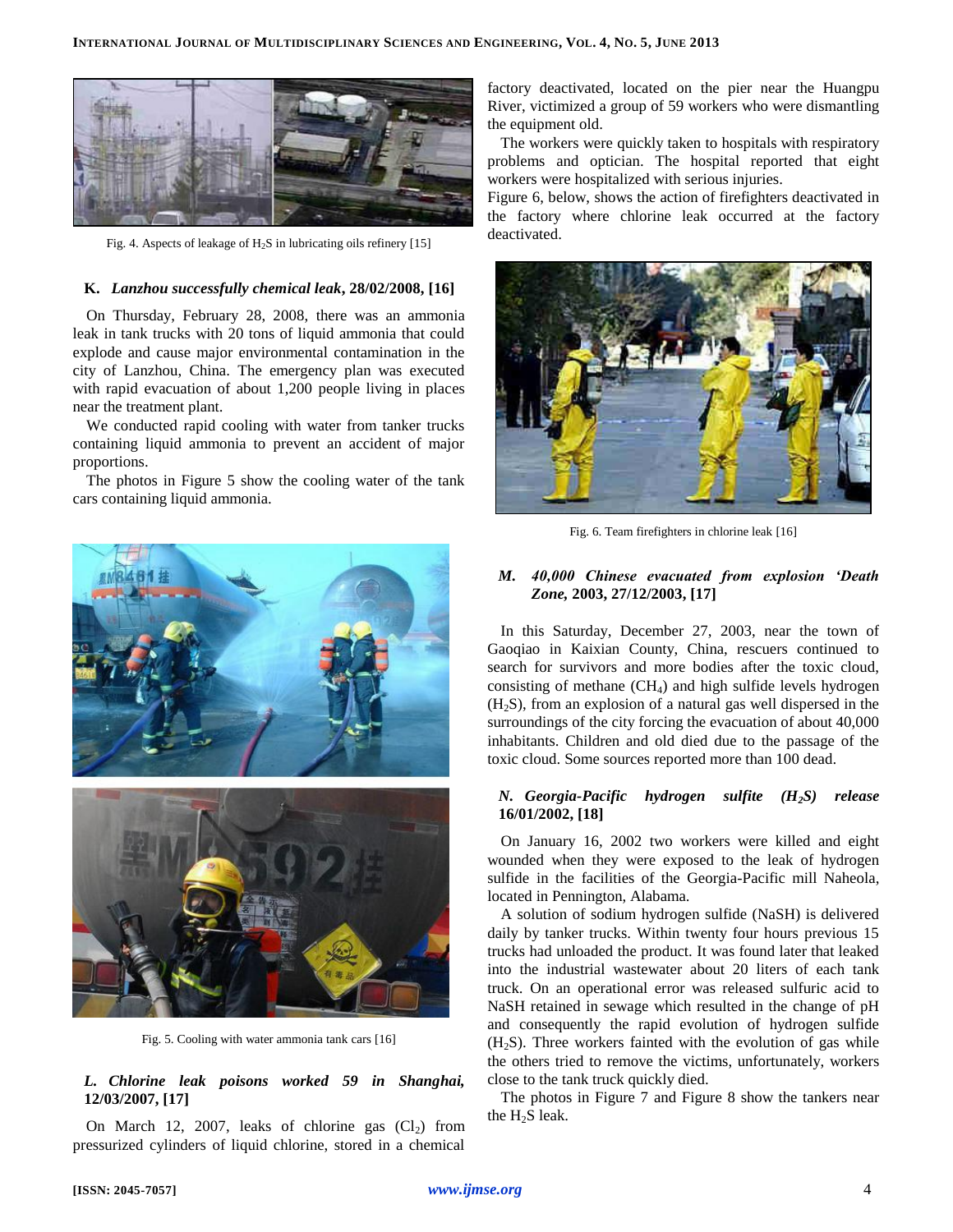

Fig. 7. View of the tankers near the leak of hydrogen sulfide [18]



Fig. 8. The tankers near the leak of hydrogen sulfide [18]

### **IV. THE CLEAN TECHNOLOGY**

Based on the description of various industrial chemical accidents that have occurred in the world in recent years it is a question critical to designers, managers, planners industries, researchers, teachers, etc.

• it is possible or feasible to chemicals that society needs effectively without disrupting the environment without producing undesirable byproducts new and significant reductions in sources of raw materials and energy required to industrial processes and industrial safety margin that does not compromise the life and health of workers and inhabitants of the regions surrounding the industrial complex?

It is believed that the same way that man built the actual technologies; it is also possible to change the direction of traditional technologies for producing goods making them directed more policies of the current society.

In view critical clean technologies or more correct should stand out from traditional technologies known when they meet the assumptions that involve sustainability in every way man, the environment, public health, worker safety, respect and safety of inhabitants surrounding industrial complexes, methods that reduce energy and programs that meet the new philosophies of reuse, reuse of raw materials in order to reduce the waste generated.

It is believed that the treatment or processing of waste should be carried out in their own generating source of pollution, because what we have observed is usually a great effort accompanied by high cost of treatment to recover the final system when in fact contaminated, the majority of analyzes shows that it must take care of the effluent contaminant at its source and not the end-of-pipe.

According to Berkel [19] is essential to the linking economic development assumptions imposed by environmental and social sustainability. The environmental sustainability of the industrial scenario is cleared when they are used from the fundamentals of ecological systems operating practices and metrics typically used in the company.

The eco-efficiency of production of chemicals can be defined based on the raw material, in process design, continuous improvement of the manufacturing process, maintenance, security, re-use and recycling and associated with the following themes: efficiency resources, emission of greenhouse gases, use of clean energy, and reducing water treatment and environmental impact of waste.

According Azapagic [20]) historically Life Cycle Assessment (LCA) was first applied to the products, however, with this technique, the development over time has usually been used to evaluate industrial processes, quantifying and evaluating environmental interventions options for improvement and sustainability throughout the life cycle of product-process.

The literature has shown a number of case studies indicating that the lifecycle analysis must be supported by considerations of environmental sustainability, including studies on indirect releases of pollutant concentrations in environmental systems, evaluation of raw materials and waste disposal.

The meaning of cleaner processes should be linked to implementing a strategy economic, environmental and technical, integrated processes and products, to increase efficiency in the use of raw materials, water and energy by not generating, minimization or recycling of waste generated, with environmental and economic benefits for the productive processes.

Work proposed by Seiffert [21] are also highlighted the importance of implementing the philosophy of cleaner technologies in reducing pollutants as a major concern of companies that think and organize themselves for the present and future.

In order to answer the initial question to construct the complex industrial chemical, petrochemical and metallurgical based on the fundamental principles of the present, not a particular order of priority criteria, but leaving processes are built based on common sense, and innovations in local policies, national or international, provided they are imperatively met or based on the following points:

- sustainable economic, environmental and social;
- reduction, reuse, treatment or disposal of waste,
- reducing or optimizing energy used in the industrial process;